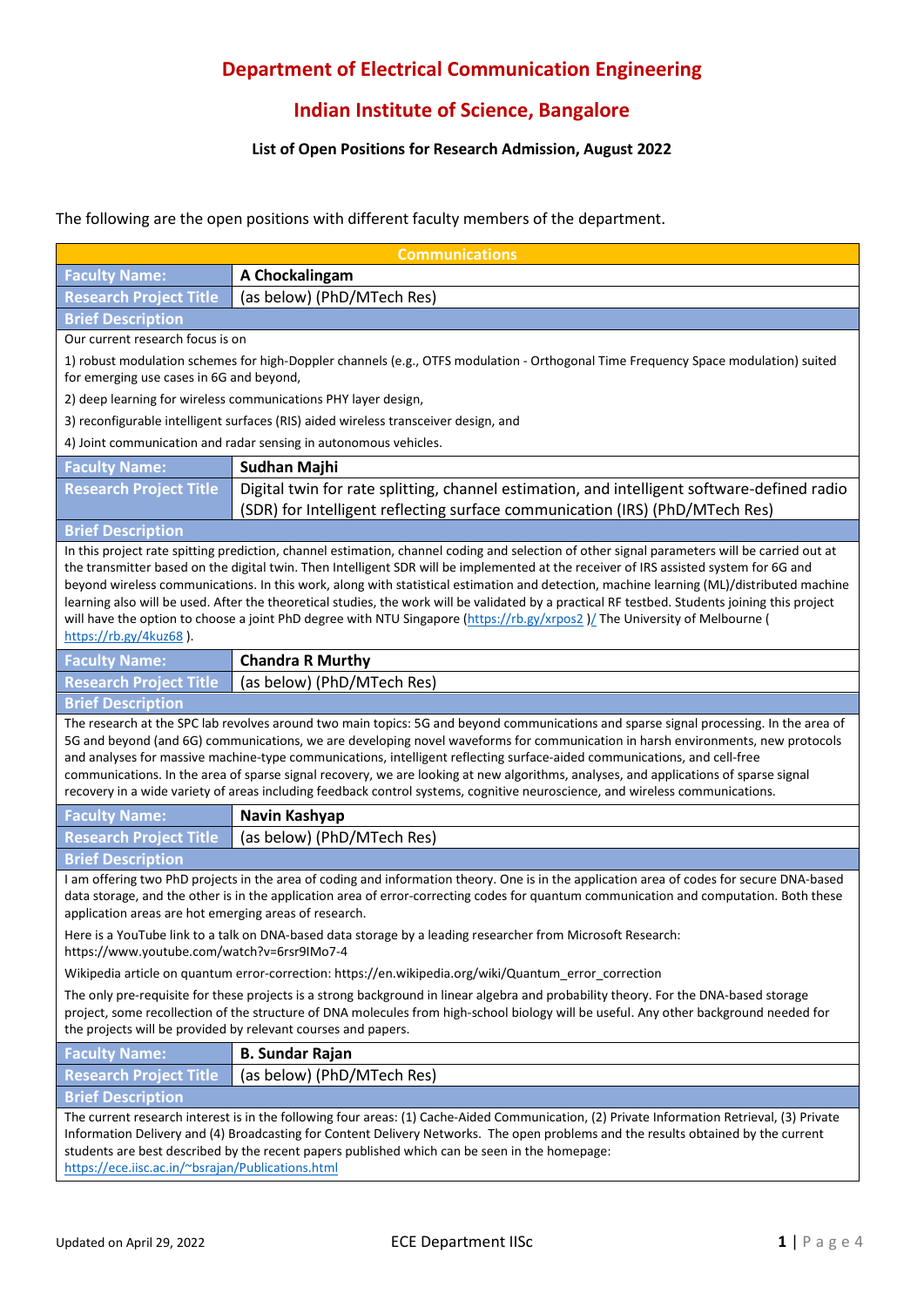**Faculty Name: Neelesh B Mehta Research Project Title** (as below) (PhD/MTech Res) **Brief Description** Work on 5G and beyond wireless communication systems. Involves doing challenging work on the design, modeling, performance analysis, and optimization of wireless systems. **Networks & Control for Communications Faculty Name: Parimal Parag Research Project Title** (as below) (PhD/MTech Res) **Brief Description** 1. Distributed trust systems: When there is no single trusted party, distributed nodes have to reach a consensus for the network to accept a transaction. Popular examples for such systems are distributed ledger, cryptocurrencies, etc. We are interested in the modelling, design, and performance analysis of such systems. This is a collaborative project. 2. Data centre networks (DCN): Unlike Internet, DCN is a controlled infrastructure, and we are interested in telemetry and data driven control of DCNs to reduce congestion events and detect and repair faults. This includes developing theoretical tools for process estimation, sampling, flow control, load balancing, and their implementation in DCN testbed. This is a sponsored project from centre for networked intelligence at IISc. 3. Data driven load balancing: Scheduling and load balancing techniques are well studied when the model parameters are known. In many scenarios, these parameters are unknown or varying over time. For such cases, we are interested in data driven load balancing and scheduling strategies, with proven performance guarantees. This is a sponsored project from centre for networked intelligence at IISc. **Faculty Name: Rahul Singh Research Project Title** Machine learning, Reinforcement Learning and Networks. (PhD/MTech Res) **Brief Description** Theoretical research in the fields of machine learning, stochastic control, sequential decision making, reinforcement learning and networks. Work will involve various theoretical tools from probability theory, optimization, dynamical systems, etc, knowledge of which can be built by taking courses offered at IISc. Work will also involve testing the algorithms developed on real-world datasets and realworld problems. **Faculty Name: Vaibhav Katewa Research Project Title** (as below) (PhD/MTech Res) **Brief Description** The students will work in the broad area of Cyber-Physical Systems and Networked Control Systems. The project will be interdisciplinary in nature and require tools and techniques from communication theory, control theory, signal processing, optimization, AI/ML etc. The project will be mathematically involved and requires good background in linear algebra, probability, calculus etc, which can be built by taking courses at IISc. There will be experimental opportunities to implement the algorithms on drones and ground robots. For more details regarding the research and list of publications, visit my webpage - <https://cps.iisc.ac.in/faculty/vaibhav/> Signal Processing, Data Science, and Machine **Faculty Name: Rajesh Sundaresan Research Project Title** All projects are related to the theory and practice of data science and engineering (PhD/MTech Res) **Brief Description** 1. Safe, secure, and privacy preserving methods of data sharing 2. Scalable methods for biometric data de-duplication and universal authentication 3. Natural language processing and data mining with applications to computational epidemiology and rare disease identification The student should have a good mathematical foundation and a keen interest to develop practical tools. Prior experience in the above topics is not a prerequisite. **Faculty Name: Prathosh A.P. Research Project Title** Our lab works on the problems of Deep Learning where the goal is to learn meaningful representations for a variety of Machine Learning Tasks. (PhD/MTech Res) **Brief Description** Deep Representation Learning for Generative modelling b. Few and zero shot learning for Medical Images c. Generative Continual Learning d. Domain Adaptation/Generalization for low-resource speech/language tasks e. Curriculum learning for Natural Language Processing f. Class imbalanced Deep Generative and Discriminative models Some of the above projects are in collaboration with leading industry and academic labs. Students should have appetite and desire for deep fundamental and applied research. Strong mathematical foundations and moderate programming skills is a must.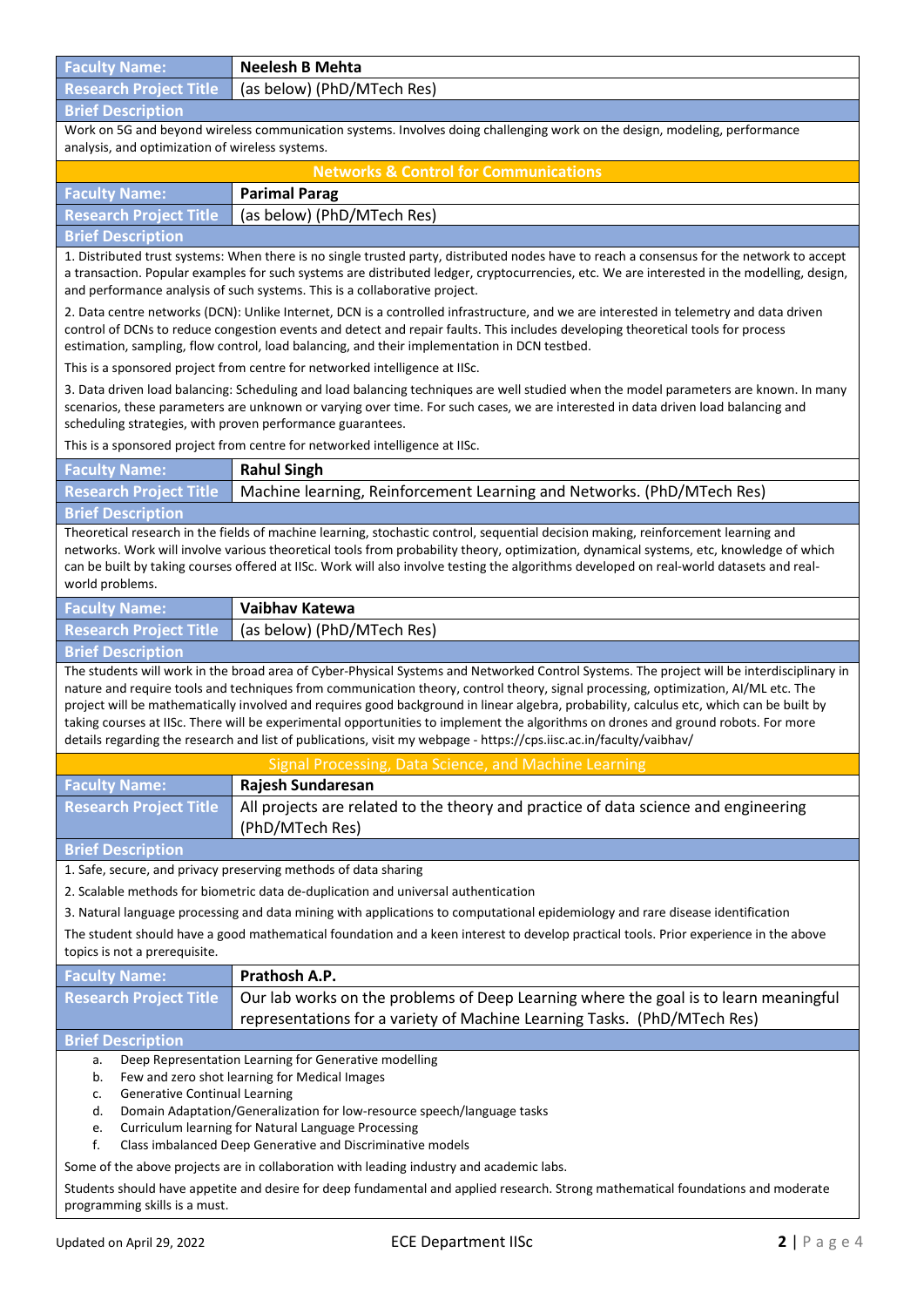| <b>Faculty Name:</b>                                                                                                                                                                                                                                                                                                                                                                                                                                                                                                                                                                                                                                                                                                                                                                                                                                                                                                                                                                                                                                                                                                                                                                    | Rajiv Soundararajan                                                                                                          |  |
|-----------------------------------------------------------------------------------------------------------------------------------------------------------------------------------------------------------------------------------------------------------------------------------------------------------------------------------------------------------------------------------------------------------------------------------------------------------------------------------------------------------------------------------------------------------------------------------------------------------------------------------------------------------------------------------------------------------------------------------------------------------------------------------------------------------------------------------------------------------------------------------------------------------------------------------------------------------------------------------------------------------------------------------------------------------------------------------------------------------------------------------------------------------------------------------------|------------------------------------------------------------------------------------------------------------------------------|--|
| <b>Research Project Title</b>                                                                                                                                                                                                                                                                                                                                                                                                                                                                                                                                                                                                                                                                                                                                                                                                                                                                                                                                                                                                                                                                                                                                                           | (as below) (PhD/MTech Res)                                                                                                   |  |
| <b>Brief Description</b>                                                                                                                                                                                                                                                                                                                                                                                                                                                                                                                                                                                                                                                                                                                                                                                                                                                                                                                                                                                                                                                                                                                                                                |                                                                                                                              |  |
| Blind In-the-Wild Visual Quality Assessment: The goal of this project is to design algorithms for image and video quality assessment by<br>adopting a machine learning approach without any supervision using human opinion scores. We wish to adapt self-supervised deep<br>feature learning approaches to elicit rich quality representations that can be used to predict image/video quality without any supervised<br>post processing modules.                                                                                                                                                                                                                                                                                                                                                                                                                                                                                                                                                                                                                                                                                                                                      |                                                                                                                              |  |
| View Synthesis using Neural Radiance Fields: In several virtual reality applications, there is a need to render/synthesize unseen views of a<br>scene using very few known views of a scene. Neural radiance fields is a recent technique that helps render unseen views by learning a<br>neural network. While this approach requires a large number of training views, we wish to explore how to predict the views when very<br>few views are available for training by constraining the solution through depth priors and consistency priors. (This is part of a collaborative<br>project with Qualcomm).                                                                                                                                                                                                                                                                                                                                                                                                                                                                                                                                                                            |                                                                                                                              |  |
| <b>Faculty Name:</b>                                                                                                                                                                                                                                                                                                                                                                                                                                                                                                                                                                                                                                                                                                                                                                                                                                                                                                                                                                                                                                                                                                                                                                    | <b>SP Arun</b>                                                                                                               |  |
| <b>Research Project Title</b>                                                                                                                                                                                                                                                                                                                                                                                                                                                                                                                                                                                                                                                                                                                                                                                                                                                                                                                                                                                                                                                                                                                                                           | Image processing in brains and machines (PhD/MTech Res)                                                                      |  |
| <b>Brief Description</b>                                                                                                                                                                                                                                                                                                                                                                                                                                                                                                                                                                                                                                                                                                                                                                                                                                                                                                                                                                                                                                                                                                                                                                |                                                                                                                              |  |
| We recognize objects easily every day, but object recognition is in fact a very difficult problem. Even leading computer algorithms do not<br>match human performance today. Object recognition is not easy for the brain either: a series of cortical areas, taking up ~40% of the<br>brain, is dedicated to vision. But we know very little about the code in which the brain represents objects for perception, and about how<br>the brain transforms what we see into what we perceive. How do we crack the code for objects? What are its features and what are its<br>rules?<br>To gain insight into these questions, we perform three types of experiments in our lab: (1) Behavioral experiments, brain imaging (fMRI)                                                                                                                                                                                                                                                                                                                                                                                                                                                          |                                                                                                                              |  |
|                                                                                                                                                                                                                                                                                                                                                                                                                                                                                                                                                                                                                                                                                                                                                                                                                                                                                                                                                                                                                                                                                                                                                                                         | and perturbations (TMS) in humans; (2) Recordings from single neurons from the monkey visual cortex and (3) Computer vision. |  |
| In the human experiments, we probe the perceptual representation using behavioral tasks such as visual search or categorization and<br>explore the neural correlates using brain imaging or perturbations. In the monkey experiments, we probe the representation at the level<br>of single neurons in the inferotemporal cortex, an area critical for object recognition. In computer vision experiments, we compare state-<br>of-the-art computer vision algorithms with human performance, and look for ways to improve them through insights from biological<br>vision.                                                                                                                                                                                                                                                                                                                                                                                                                                                                                                                                                                                                             |                                                                                                                              |  |
| For more information see the homepage of our research group, Vision Lab@IISc                                                                                                                                                                                                                                                                                                                                                                                                                                                                                                                                                                                                                                                                                                                                                                                                                                                                                                                                                                                                                                                                                                            |                                                                                                                              |  |
| https://sites.google.com/site/visionlabiisc/                                                                                                                                                                                                                                                                                                                                                                                                                                                                                                                                                                                                                                                                                                                                                                                                                                                                                                                                                                                                                                                                                                                                            |                                                                                                                              |  |
| <b>Faculty Name:</b>                                                                                                                                                                                                                                                                                                                                                                                                                                                                                                                                                                                                                                                                                                                                                                                                                                                                                                                                                                                                                                                                                                                                                                    | <b>Sundeep P Chepuri</b>                                                                                                     |  |
| <b>Research Project Title</b>                                                                                                                                                                                                                                                                                                                                                                                                                                                                                                                                                                                                                                                                                                                                                                                                                                                                                                                                                                                                                                                                                                                                                           | (as below) (PhD/MTech Res)                                                                                                   |  |
| <b>Brief Description</b>                                                                                                                                                                                                                                                                                                                                                                                                                                                                                                                                                                                                                                                                                                                                                                                                                                                                                                                                                                                                                                                                                                                                                                |                                                                                                                              |  |
| 1. Machine learning with Graphs: Graph neural networks and graph signal processing offer a variety of techniques to process and analyze<br>datasets by modeling the relationship between underlying entities (represented as nodes) through pairwise interactions (represented as<br>edges). Often interactions are not limited to pairs and are of higher order. Such higher-order structures are modeled via hypergraphs or<br>simplicial complexes. Extending graph signal processing toolbox (e.g., graph convolutions, filters, sampling) to higher-order structures<br>opens up many research questions, which we aim to explore in this project. Further, using these basic building blocks to develop simplicial<br>neural network models for higher-order link prediction, classifying simplicial complexes, and providing theoretical characterization of the<br>discriminative and expressive powers of such simplicial neural networks are interesting and fundamental research directions that we will<br>pursue in this project.<br>2. Sensing and communications for 6G: Reconfigurable intelligent surfaces (RIS) and integrated sensing and communications (ISAC), and |                                                                                                                              |  |
| distributed MIMO systems will be an integral part of future wireless and sensing systems. In this research project, the goal is to develop<br>signal processing theory and methods for sensing, communication, and ISAC systems enabled with RIS. These include developing signal<br>processing models, understanding theoretical limits of different RIS architectures for localization and ISAC, and developing optimization<br>techniques for joint sensing and channel estimation, joint design of RIS elements, and transmit precoders. AI/ML methods for wireless<br>communications and sensing will play a prominent role in years to come. We will explore model-based signal processing and data-driven<br>deep learning methods, wherein an important aspect of this research would be to explore and understand model-based AI/ML methods<br>for sensing and communications including their performance analyses and limitations/advantages.                                                                                                                                                                                                                                 |                                                                                                                              |  |
| 3. Distributed optimization for deep learning: Stochastic gradient methods that solve unconstrained optimization problems are at the<br>heart of training any deep or machine learning model. Whenever training data is not centrally available, machine learning models are<br>trained in a federated setting. In such a setting, the information (e.g., gradients or other model parameters) is exchanged over networks.<br>In this research project, we aim to develop algorithms to solve optimization problems that appear while training deep models in a<br>federated setting and understand their convergence analysis for commonly encountered function classes and constraint sets. Further, we<br>will also develop communication-efficient algorithms that exchange compressed or sparsified information for solving constrained<br>optimization problems again in a federated setting over networks.                                                                                                                                                                                                                                                                       |                                                                                                                              |  |
| You may email at spchepuri@iisc.ac.in for more information on these topics.                                                                                                                                                                                                                                                                                                                                                                                                                                                                                                                                                                                                                                                                                                                                                                                                                                                                                                                                                                                                                                                                                                             |                                                                                                                              |  |
|                                                                                                                                                                                                                                                                                                                                                                                                                                                                                                                                                                                                                                                                                                                                                                                                                                                                                                                                                                                                                                                                                                                                                                                         |                                                                                                                              |  |